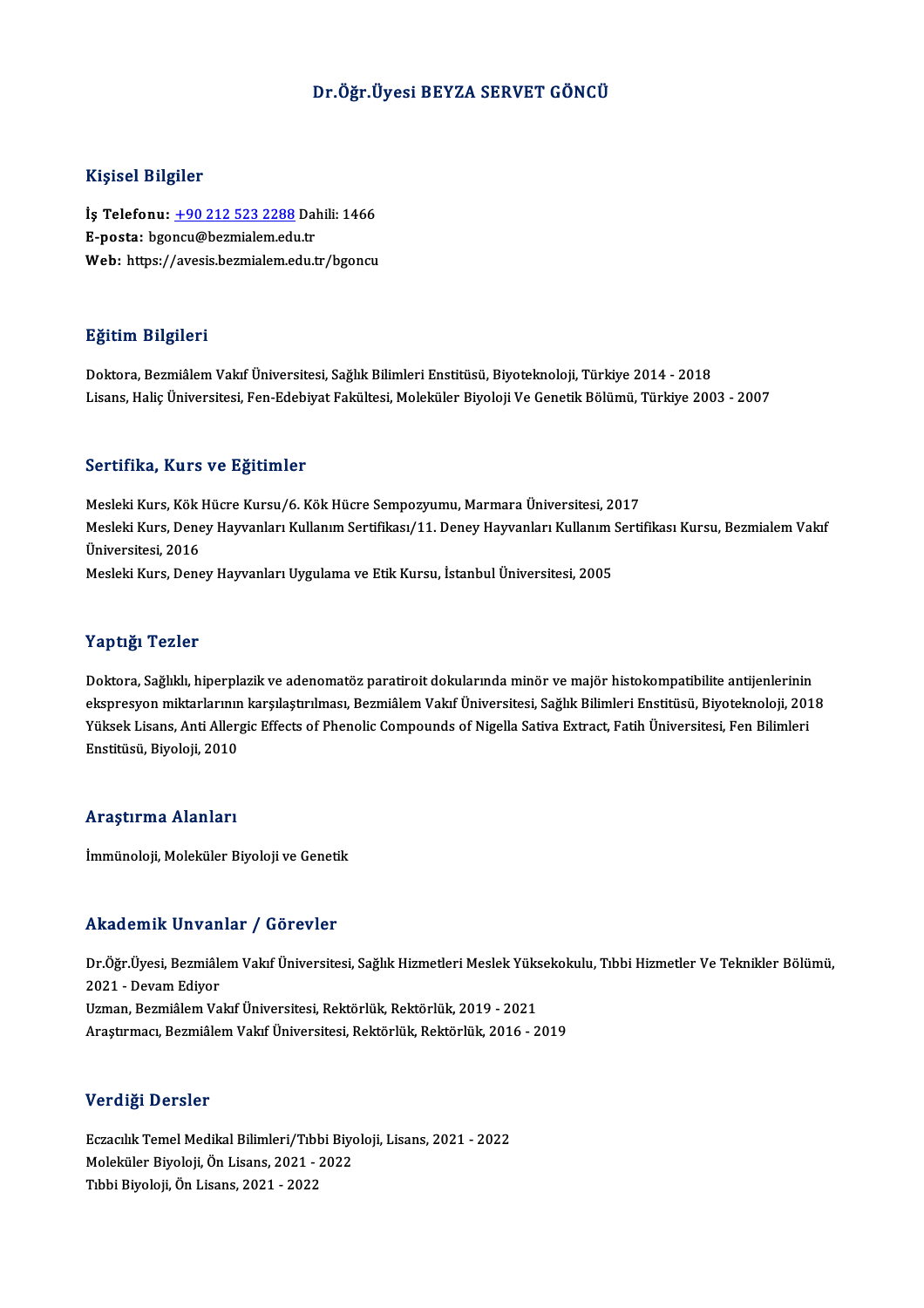# SCI, SSCI ve AHCI İndekslerine Giren Dergilerde Yayınlanan Makaleler<br>.

| SCI, SSCI ve AHCI Indekslerine Giren Dergilerde Yayınlanan Makaleler |                                                                                                                                          |  |
|----------------------------------------------------------------------|------------------------------------------------------------------------------------------------------------------------------------------|--|
| L                                                                    | HLA-DR, -DP, -DQ expression status of parathyroid tissue as a potential parathyroid donor selection<br>criteria and review of literature |  |
|                                                                      | Göncü B. S., Yücesan E., Ersoy Y. E., Ayşan M. E., Ozten Kandas N.                                                                       |  |
|                                                                      | Human Immunology, cilt.83, sa.2, ss.113-118, 2022 (SCI Expanded İndekslerine Giren Dergi)                                                |  |
| Н.                                                                   | Biallelic loss of TRAPPC9 function links vesicle trafficking pathway to autosomal recessive                                              |  |
|                                                                      | intellectual disability                                                                                                                  |  |
|                                                                      | Aslanger A. D., Göncü B. S., Düzenli O. F., Yücesan E., Sengenç E., Yeşil Sayın G.                                                       |  |
|                                                                      | Journal Of Human Genetics, cilt.67, sa.5, ss.279-284, 2022 (SCI Expanded İndekslerine Giren Dergi)                                       |  |
| III.                                                                 | Xenotransplantation of Microencapsulated Parathyroid Cells as a Potential Treatment for                                                  |  |
|                                                                      | Autoimmune-Related Hypoparathyroidism.                                                                                                   |  |
|                                                                      | Goncu B. S., Yucesan E., Basoglu H., Gul B., Aysan E., Ersoy Y. E.                                                                       |  |
|                                                                      | Experimental and clinical transplantation : official journal of the Middle East Society for Organ Transplantation,                       |  |
|                                                                      | 2021 (SCI Expanded İndekslerine Giren Dergi)                                                                                             |  |
| IV.                                                                  | EVALUATION OF EPIDEMIOLOGICAL FEATURES OF PERMANENT HYPOPARATHYROIDISM PATIENTS                                                          |  |
|                                                                      | WHILE AS A CANDIDATE OF PARATHYROID TRANSPLANTATION                                                                                      |  |
|                                                                      | Kaya H. S., GÖNCÜ B. S., Karatoprak U., Duzenli O. F., YÜCESAN E., ERSOY Y. E., KAZANCIOĞLU R., AKÇAKAYA A.                              |  |
|                                                                      | TRANSPLANT INTERNATIONAL, cilt.34, ss.215, 2021 (SCI İndekslerine Giren Dergi)                                                           |  |
| V.                                                                   | Graft survival effect of HLA-A allele matching parathyroid allotransplantation                                                           |  |
|                                                                      | Goncu B., Salepcioglu Kaya H., Yucesan E., Ersoy Y. E., Akcakaya A.                                                                      |  |
|                                                                      | Journal of Investigative Medicine, cilt.69, ss.785-788, 2021 (SCI İndekslerine Giren Dergi)                                              |  |
| VI.                                                                  | Investigating differential miRNA expression profiling using serum and urine specimens for detecting                                      |  |
|                                                                      | potential biomarker for early prostate cancer diagnosis.                                                                                 |  |
|                                                                      | Hasanoğlu S., Göncü B. S., Yücesan E., Atasoy S., Kayali Y., Özten Kandaş N.                                                             |  |
|                                                                      | Turkish journal of medical sciences, cilt.51, ss.1764-1774, 2021 (SCI İndekslerine Giren Dergi)                                          |  |
| VII.                                                                 | Identification and functional characterization of a novel homozygous mutation in KCNMA1 encoding                                         |  |
|                                                                      | voltage and calcium sensitive potassium channel is associated with dyskinesia, epilepsy, intellectual                                    |  |
|                                                                      | disability, cerebellar and corticospinal tract atrophy                                                                                   |  |
|                                                                      | YÜCESAN E., Goncu B. S., Aslanger A., Ozgul C., Hasanoglu S., Yesil G.                                                                   |  |
|                                                                      | EUROPEAN JOURNAL OF HUMAN GENETICS, cilt.28, sa.SUPPL 1, ss.344-345, 2020 (SCI İndekslerine Giren Dergi)                                 |  |
| VIII.                                                                | Expanding Clinical Phenotype of TRAPPC12-Related Childhood Encephalopathy: Two Cases and                                                 |  |
|                                                                      | Review of Literature.                                                                                                                    |  |
|                                                                      | Aslanger A., Demiral E., Sonmez-Sahin S., Guler S., Goncu B., Yucesan E., Iscan A., Saltik S., Yesil G.                                  |  |
|                                                                      | Neuropediatrics, cilt.51, ss.430-434, 2020 (SCI İndekslerine Giren Dergi)                                                                |  |
| IX.                                                                  | The Effect of Intravenously Paratyroid Cell Xenotransplantation in Sheep: As an Animal Model                                             |  |
|                                                                      | Yücesan E., Goncu B., Idiz O., Ucak R., Ozdemir B., Kanımdan E., Ersoy Y. E., Aysan E.                                                   |  |
|                                                                      | KAFKAS UNIVERSITESI VETERINER FAKULTESI DERGISI, cilt.26, sa.6, ss.765-770, 2020 (SCI İndekslerine Giren                                 |  |
|                                                                      | Dergi)                                                                                                                                   |  |
| X.                                                                   | Differential anti-proliferative and apoptotic effects of lichen species on human prostate carcinoma                                      |  |
|                                                                      | cells.                                                                                                                                   |  |
|                                                                      | Goncu B., SEVGİ E., KIZILARSLAN HANÇER Ç., Gokay G., ÖZTEN KANDAŞ N.                                                                     |  |
|                                                                      | PloS one, cilt.15, sa.9, 2020 (SCI Expanded İndekslerine Giren Dergi)                                                                    |  |
| XI.                                                                  | Fresh Tissue Parathyroid Allotransplantation from a Cadaveric Donor without Immunosuppression:                                           |  |
|                                                                      | A 3-Year Follow-Up                                                                                                                       |  |
|                                                                      | Aysan E., YÜCESAN E., Goncu B., Idiz U.O.                                                                                                |  |
|                                                                      | AMERICAN SURGEON, cilt.86, sa.4, 2020 (SCI İndekslerine Giren Dergi)                                                                     |  |
| XII.                                                                 | Biodegradable and biocompatible radiopaque iodinated poly-3-hydroxy butyrate: synthesis,                                                 |  |
|                                                                      | characterization and in vitro/in vivo X-ray visibility                                                                                   |  |
|                                                                      | Erol A., ROSBERG D. B. H., Hazer B., Goncu B.                                                                                            |  |
|                                                                      | POLYMER BULLETIN, cilt.77, sa.1, ss.275-289, 2020 (SCI İndekslerine Giren Dergi)                                                         |  |
| XIII.                                                                | Discharging a Patient Treated With Parathyroid Allotransplantation After Having Been Hospitalized                                        |  |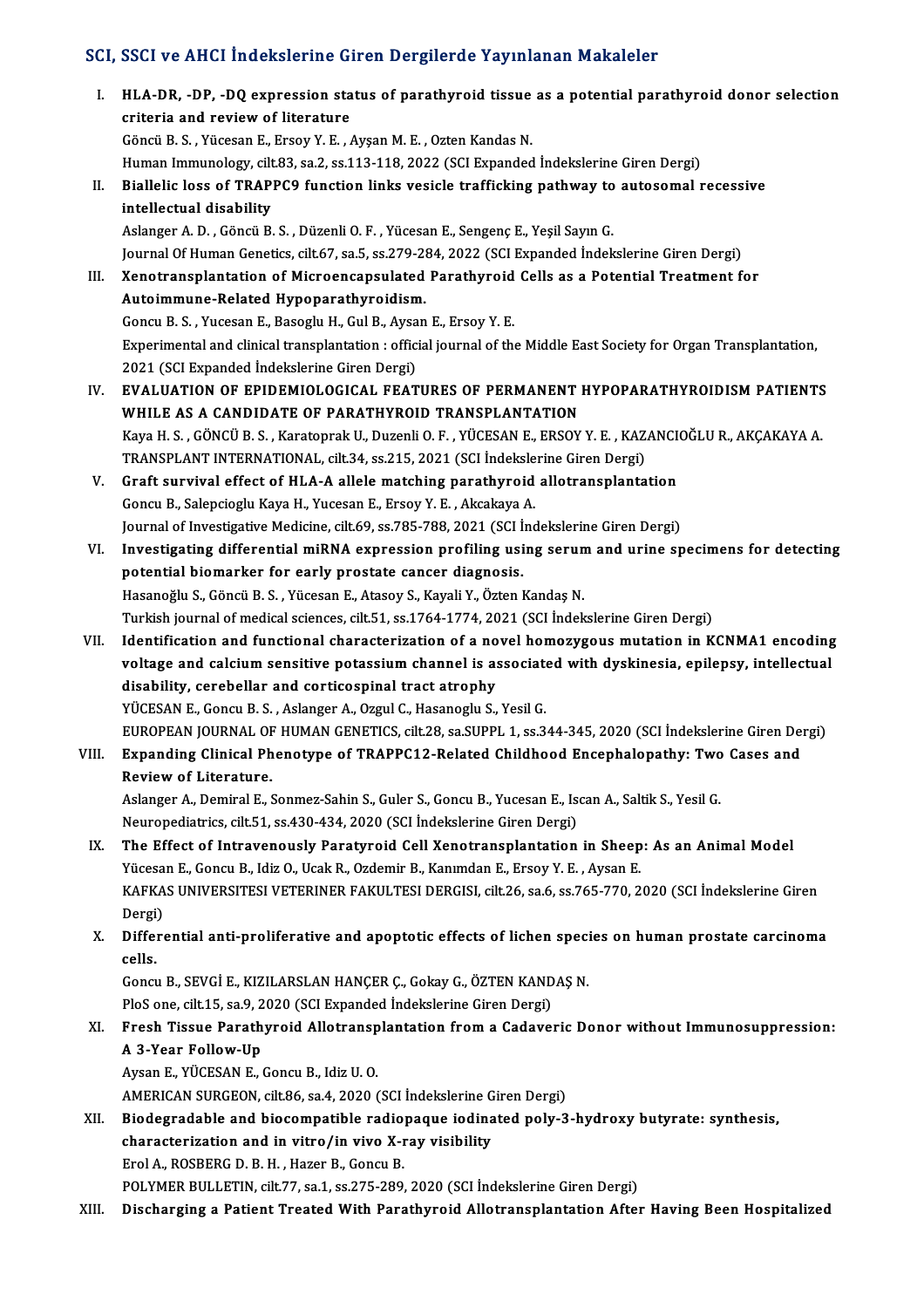for 3.5 Years With Permanent Hypoparathyroidism: A Case Report.<br>Aveap E. Yusseap E. Idia II, Copey B. **for 3.5 Years With Permanent Hy<br>Aysan E., Yucesan E., Idiz U., Goncu B.<br>Transplantation preseedings, sit 51, 6** Aysan E., Yucesan E., Idiz U., Goncu B.<br>Transplantation proceedings, cilt.51, ss.3186-3188, 2019 (SCI Expanded İndekslerine Giren Dergi) Aysan E., Yucesan E., Idiz U., Goncu B.<br>Transplantation proceedings, cilt.51, ss.3186-3188, 2019 (SCI Expanded Indekslerine Giren Dergi)<br>XIV. A COMPARATIVE STUDY OF PARATHYROID TRANSPORT SOLUTION AND UNIVERSITY OF WISC Transplantation proceedings, cilt.51, ss.3186-3188, 2019 (SCI Expanded İndekslerine Giren Dergi)<br>A COMPARATIVE STUDY OF PARATHYROID TRANSPORT SOLUTION AND UNIVERSITY OF WISCONS<br>SOLUTION: EFFECT ON CALCIUM-SENSING RECEPTOR A COMPARATIVE STUDY OF PARATH<br>SOLUTION: EFFECT ON CALCIUM-SEN<br>ISCHEMIA IN PARATHYROID TISSUE<br>Congu B.S., Vuccean E. Ordomir B. Akha SOLUTION: EFFECT ON CALCIUM-SENSING RECEPTOR AND VITAMIN-D I<br>ISCHEMIA IN PARATHYROID TISSUE<br>Goncu B. S. , Yucesan E., Ozdemir B., Akbaş F., Kazancıoğlu R., Aysan E., Ersoy Y. E.<br>TRANSPLANT INTERNATIONAL cilt 32-as 177-2019 ISCHEMIA IN PARATHYROID TISSUE<br>Goncu B. S. , Yucesan E., Ozdemir B., Akbaş F., Kazancıoğlu R., Aysan E., Ersoy Y. E.<br>TRANSPLANT INTERNATIONAL, cilt.32, ss.177, 2019 (SCI İndekslerine Giren Dergi)<br>MINOR HISTOCOMRATIRILITY A XV. MINOR HISTOCOMPATIBILITY ANTIGEN SP110: AN EVOLUTIONARY TRACE FOR PARATHYROID TRANSPLANT INTERNATIONAL, cilt.32, ss.177, 2019 (SCI Indekslerine Giren Dergi) MINOR HISTOCOMPATIBILITY ANTIGEN SP110: AN EVOLUTIONARY TRACE FOR<br>TISSUE<br>Göncü B. S. , Yücesan E., Idiz U. O. , Ozdemir B., Akbaş F., Aysan E., Ersoy Y. E. , Kandas N. O.<br>TRANSPLANT INTERNATIONAL . silt 32, ss.353, 2019 (S TISSUE<br>Göncü B. S. , Yücesan E., Idiz U. O. , Ozdemir B., Akbaş F., Aysan E., Ersoy Y. E. , Kanda:<br>TRANSPLANT INTERNATIONAL, cilt.32, ss.353, 2019 (SCI İndekslerine Giren Dergi)<br>Miaroonaanaulated narathuroid allatranaplant Göncü B. S. , Yücesan E., Idiz U. O. , Ozdemir B., Akbaş F., Aysan E., Ersoy Y. E. , Kanda<br>TRANSPLANT INTERNATIONAL, cilt.32, ss.353, 2019 (SCI İndekslerine Giren Dergi)<br>XVI. Microencapsulated parathyroid allotransplantati TRANSPLANT INTERNATIONAL, cilt.32, ss.353, 2019 (SCI Indekslerine Giren Dergi)<br>Microencapsulated parathyroid allotransplantation in the omental tissue.<br>Yucesan E., Basoglu H., Goncu B., Akbas F., Ersoy Y. E., Aysan E. Microencapsulated parathyroid allotransplantation in the omental tissue.<br>Yucesan E., Basoglu H., Goncu B., Akbas F., Ersoy Y. E. , Aysan E.<br>Artificial organs, cilt.43, ss.1022-1027, 2019 (SCI Expanded İndekslerine Giren De Yucesan E., Basoglu H., Goncu B., Akbas F., Ersoy Y. E. , Aysan E.<br>Artificial organs, cilt.43, ss.1022-1027, 2019 (SCI Expanded Indekslerine Giren Dergi)<br>XVII. Comparison of the efficacy of low-level laser therapy and Artifi<br>Com<sub>l</sub><br>rats Comparison of the efficacy of low-level laser therapy and photodynamic th<br>rats.<br>Alinca S.B. , Saglam E., ÖZTEN KANDAŞ N., Okcu O., YILMAZ N., Goncu B., Doğan M.A.<br>Lasers in medical science, silt 24, sa 7, sa 1492-1491-2019 **rats.**<br>Alinca S. B. , Saglam E., ÖZTEN KANDAŞ N., Okcu O., YILMAZ N., Goncu B., Doğan M. A.<br>Lasers in medical science, cilt.34, sa.7, ss.1483-1491, 2019 (SCI Expanded İndekslerine Giren Dergi) Alinca S. B., Saglam E., ÖZTEN KANDAŞ N., Okcu O., YILMAZ N., Goncu B., D<br>Lasers in medical science, cilt.34, sa.7, ss.1483-1491, 2019 (SCI Expanded<br>XVIII. Achieving the balance: Biphasic effects of genistein on PC-3 cells Lasers in medical science, cilt.34, sa.7, ss.1483-1491, 201<br>Achieving the balance: Biphasic effects of genistei:<br>Terzioglu-Usak S., Yildiz M. T. , Goncu B., Ozten-Kandas N.<br>JOUPMAL OF FOOD PJOCHEMISTPV, silt 43, ss.8, 2019 Achieving the balance: Biphasic effects of genistein on PC-3 cells<br>Terzioglu-Usak S., Yildiz M. T. , Goncu B., Ozten-Kandas N.<br>JOURNAL OF FOOD BIOCHEMISTRY, cilt.43, sa.8, 2019 (SCI İndekslerine Giren Dergi)<br>Importance of Terzioglu-Usak S., Yildiz M. T. , Goncu B., Ozten-Kandas N.<br>JOURNAL OF FOOD BIOCHEMISTRY, cilt.43, sa.8, 2019 (SCI İndekslerine Giren Dergi)<br>XIX. Importance of HLA typing, PRA and DSA tests for successful parathyroid allot JOURNAL OF FOOD BIOCHEMISTRY, cilt.43, sa.8, 2019 (SCI Independence of HLA typing, PRA and DSA tests for succession E., Goncu B., Ozdemir B., Idiz O., Ersoy Y.E., Aysan E. Importance of HLA typing, PRA and DSA tests for successful parathyroid a<br>Yucesan E., Goncu B., Ozdemir B., Idiz O., Ersoy Y. E. , Aysan E.<br>Immunobiology, cilt.224, ss.485-489, 2019 (SCI Expanded Indekslerine Giren Dergi)<br>H Yucesan E., Goncu B., Ozdemir B., Idiz O., Ersoy Y. E. , Aysan E.<br>Immunobiology, cilt.224, ss.485-489, 2019 (SCI Expanded Indekslerine Giren Dergi)<br>XX. HLA Class I Expression Changes in Different Types of Cultured Parathyr Immunobiology, cilt.224, ss.485-489, 2019 (SCI Expanded Indekslerine Giren Dergi) Experimental and clinical transplantation: official journal of the Middle East Society for Organ Transplantation, Goncu B., Yucesan E., Aysan E., Kandas N.<br>Experimental and clinical transplantation : offic<br>2019 (SCI Expanded İndekslerine Giren Dergi)<br>A Now Transport Solution for Banathuneis XXI. A New Transport Solution for Parathyroid Allotransplantation: Effects on Cell Viability and Calcium-<br>Sensing Receptors. 2019 (SCI Expanded )<br>A New Transport S<br>Sensing Receptors.<br>Congu B. Vussen E. GoncuB.,YucesanE.,OzdemirB.,BasogluH.,KandasN.O. ,Akbas F.,AysanE. Biopreservation and biobanking, cilt.16, sa.4, ss.278-284, 2018 (SCI Expanded İndekslerine Giren Dergi) Goncu B., Yucesan E., Ozdemir B., Basoglu H., Kandas N. O. , Akbas F., Aysan E.<br>Biopreservation and biobanking, cilt.16, sa.4, ss.278-284, 2018 (SCI Expanded Indekslerine Giren Dergi)<br>XXII. Magnetic nanoparticle-mediated g Biopreservation and biobanki<br>Magnetic nanoparticle-mec<br>Basoglu H., Goncu B., Akbas F.<br>Cangar gang tharany, silt 25, se Magnetic nanoparticle-mediated gene therapy to induce Fas apoptosis pathwa<br>Basoglu H., Goncu B., Akbas F.<br>Cancer gene therapy, cilt.25, ss.141-147, 2018 (SCI Expanded İndekslerine Giren Dergi)<br>Fresh tissue persthureid alle Basoglu H., Goncu B., Akbas F.<br>Cancer gene therapy, cilt.25, ss.141-147, 2018 (SCI Expanded Indekslerine Giren Dergi)<br>XXIII. Fresh tissue parathyroid allotransplantation with short-term immunosuppression: 1-year follow-up. Cancer gene therapy, cilt.25, ss.141-147, 2018 (SCI Expanded Indekslerine Giren<br>Fresh tissue parathyroid allotransplantation with short-term immunosi<br>YUCESAN E., GONCU B., Basoglu H., KANDAS N. O., Ersoy Y. E., Akbas F., A Fresh tissue parathyroid allotransplantation with short-term immunosupp<br>YUCESAN E., GONCU B., Basoglu H., KANDAS N. O. , Ersoy Y. E. , Akbas F., Aysan E.<br>Clinical transplantation, cilt.31, sa.11, 2017 (SCI Expanded Indeksl Clinical transplantation, cilt.31, sa.11, 2017 (SCI Expanded Indekslerine Giren Dergi)<br>XXIV. PARATHYROID ALLOTRANSPLANTATION FROM CADAVERIC DONOR: CASE STUDY Clinical transplantation, cilt.31, sa.11, 2017 (SCI Expanded Indekslerine Giren Dergi)<br>PARATHYROID ALLOTRANSPLANTATION FROM CADAVERIC DONOR: CASE<br>GONCU B. S. , TOKA C. K. , OZDEMIR B., taşcı Y., YUCESAN E., Kazancioglu R., PARATHYROID ALLOTRANSPLANTATION FROM CADAVERIC DONOR: CASE<br>GONCU B. S. , TOKA C. K. , OZDEMIR B., taşcı Y., YUCESAN E., Kazancioglu R., AYSAN E<br>TRANSPLANT INTERNATIONAL, cilt.30, ss.377, 2017 (SCI İndekslerine Giren Dergi) GONCU B. S., TOKA C. K., OZDEMIR B., taşcı Y., YUCESAN E., Kazancioglu R., AYSAN E.<br>TRANSPLANT INTERNATIONAL, cilt.30, ss.377, 2017 (SCI İndekslerine Giren Dergi)<br>XXV. NEW TRANSPORT SOLUTION FOR PARATHYROID ALLOTRANSPLANTA TRANSPLANT INTERNATIONAL, cilt.30, ss.377, 2017 (SCI İndekslerine Giren Dergi)<br>NEW TRANSPORT SOLUTION FOR PARATHYROID ALLOTRANSPLANTATION<br>GONCU B. S. , OZDEMIR B., Basoglu H., KANDAS N. O. , Akbas F., TOKA C. K. , YUCESAN NEW TRANSPORT SOLUTION FOR PARATHYROID ALLOTRANSPLANTATION<br>GONCU B. S. , OZDEMIR B., Basoglu H., KANDAS N. O. , Akbas F., TOKA C. K. , YUCESAN E., I<br>TRANSPLANT INTERNATIONAL, cilt.30, ss.396-397, 2017 (SCI İndekslerine Gir GONCU B. S., OZDEMIR B., Basoglu H., KANDAS N. O., Akbas F., TOKA C. K., YUC<br>TRANSPLANT INTERNATIONAL, cilt.30, ss.396-397, 2017 (SCI İndekslerine Gire<br>XXVI. Antibacterial Activity of the Seeds of Hyoscyamus niger L. (Henb TRANSPLANT INTERNATIONAL, cilt.30, ss.396-397, 2017 (SCI Indekslerine Giren Dergi)<br>Antibacterial Activity of the Seeds of Hyoscyamus niger L. (Henbane)<br>Dulger B., Goncu B., Gucin F. Antibacterial Activity of the Seeds of Hyoscyamus niger L. (Henbane)<br>Dulger B., Goncu B., Gucin F.<br>ASIAN JOURNAL OF CHEMISTRY, cilt.22, sa.9, ss.6879-6883, 2010 (SCI İndekslerine Giren Dergi)<br>Antifungal Activity of Seeds o XXVII. Antifungal Activity of Seeds of Hyoscyamus niger L. (Henbane) Against Some Clinically Relevant<br>Fungal Pathogens ASIAN JOURNAL OF<br>Antifungal Activity<br>Fungal Pathogens<br>Pulgar B. Hagisglu A Dulger B., Hacioglu N., Goncu B., Gucin F.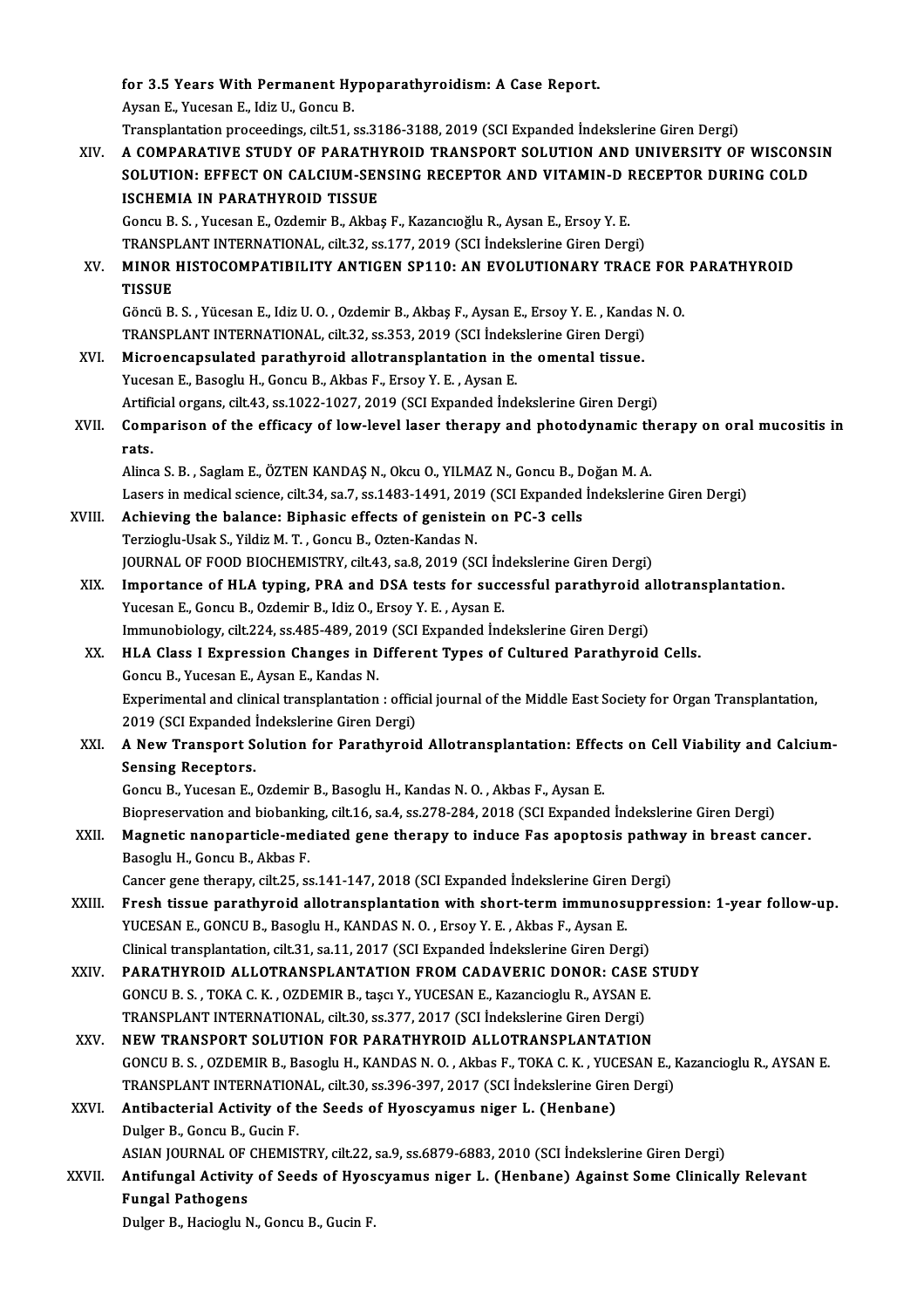## Diğer Dergilerde Yayınlanan Makaleler

iğer Dergilerde Yayınlanan Makaleler<br>I. Mikroenkapsülasyon Sisteminin Aljinat-Hücre Süspansiyon Yoğunluğuna Bağlı Hızlarının<br>Değerlendirilmesi r Borghordo raj<br>Mikroenkapsülasy<br>Değerlendirilmesi<br>Düzenli Ö. E. CÖNCİ Mikroenkapsülasyon Sisteminin Aljinat-Hücre Süspansiyon Yoğunluğuna Bağl<br>Değerlendirilmesi<br>Düzenli Ö.F., GÖNCÜ B.S., YÜCESAN E., Salepçioğlu Kaya H., ERSOY Y. E. , AKÇAKAYA A.<br>Sağlık Bilimlerinde İleri Arestrmalar Dergisi

D<mark>eğerlendirilmesi</mark><br>Düzenli Ö. F. , GÖNCÜ B. S. , YÜCESAN E., Salepçioğlu Kaya H., ERSOY Y. E. , AKÇAKAYA A.<br>Sağlık Bilimlerinde İleri Araştırmalar Dergisi, 2021 (Diğer Kurumların Hakemli Dergileri)<br>Paratineit Nakli Baklay Sağlık Bilimlerinde İleri Araştırmalar Dergisi, 2021 (Diğer Kurumların Hakemli Dergileri)<br>II. Paratiroit Nakli Bekleyen Hipoparatiroidi Hastalarının Nakil Bekleme Sürelerinin Değerlendirilmesi

- Selepcioğlu H., Göncü B.S., Karatoprak U., Düzenli Ö. F., Yücesan E., Kazancıoğlu R., Ersoy Y. E., Akçakaya A. Paratiroit Nakli Bekleyen Hipoparatiroidi Hastalarının Nakil Bekleme Sürelerin<br>Selepcioğlu H., Göncü B. S. , Karatoprak U., Düzenli Ö. F. , Yücesan E., Kazancıoğlu R., Ersoy<br>Sağlık Hizmetleri ve Eğitimi Derisi, cilt.5, sa. Selepcioğlu H., Göncü B. S. , Karatoprak U., Düzenli Ö. F. , Yücesan E., Kazancıoğlu R., Ersoy Y. E. , Akçakaya A.<br>Sağlık Hizmetleri ve Eğitimi Derisi, cilt.5, sa.2, ss.48-52, 2021 (Hakemli Üniversite Dergisi)<br>III. Hüc
- Sağlık Hizmetleri ve Eğitimi Derisi, cilt.5, sa.2, ss.48-52<br>Hücre Mikroenkapsülasyonunda Manuel ve Kap<br>Yüzdesine Bağlı Verimliliğinin Karşılaştırılması<br>Düzenli Ö.F., Cângü B.S., Vüsesen E. Salangiağlu Kay Hücre Mikroenkapsülasyonunda Manuel ve Kapsülasyon Sisteminin Hücr<br>Yüzdesine Bağlı Verimliliğinin Karşılaştırılması<br>Düzenli Ö. F. , Göncü B. S. , Yücesan E., Salepçioğlu Kaya H., Ersoy Y. E. , Akçakaya A.<br>Evnerimed silt 11 Yüzdesine Bağlı Verimliliğinin Karşılaştırılması<br>Düzenli Ö. F. , Göncü B. S. , Yücesan E., Salepçioğlu Kaya H., Ersoy Y. E. , Akçakaya A.<br>Experimed, cilt.11, sa.3, ss.162-169, 2021 (Diğer Kurumların Hakemli Dergileri) Düzenli Ö. F. , Göncü B. S. , Yücesan E., Salepçioğlu Kaya<br>Experimed, cilt.11, sa.3, ss.162-169, 2021 (Diğer Kurum<br>IV. COVID-19 Tanısında Protein Temelli Yaklaşımlar

# Experimed,<br>COVID-19<br>GÖNCÜ B. S.<br>Istanbul Uni

GÖNCÜ B. S.<br>Istanbul University Institute of Health Sciences Journal of Advanced Research in Health Sciences, cilt.3, sa.1, ss.31-GÖNCÜ B. S.<br>Istanbul University Institute of Health Sciences J<br>39, 2020 (Diğer Kurumların Hakemli Dergileri)<br>Periferik kan menanükleer büsrelerin prij

## V. Periferik kan mononükleer hücrelerin primer paratiroit dokusu hücreleri ile ko-kültürünün<br>verimliliği 39, 2020 (D<br>Periferik k<br>verimliliği<br><sup>Vücesan F</sup> verimliliği<br>Yücesan E., Göncü B. S. , Hasanoglu S.<br>Sağlık Bilimlerinde İleri Araştırmalar Dergisi, cilt.3, sa.1, ss.5-12, 2020 (Hakemli Üniversite Dergisi)<br>HT20 Hüsre Hattında Sirkadiyan Bitme Bağlı Can İfadesinin Kantrolü

Yücesan E., Göncü B. S., Hasanoglu S.

VI. HT29 Hücre Hattında Sirkadiyen Ritme Bağlı Gen İfadesinin Kontrolünde Referans Gen Farklılığının Sağlık Bilimlerinde İleri Araşt<br>HT29 Hücre Hattında Sirk<br>Senkronizasyondaki Rolü<br>Göngü B.S., Östürk D HT29 Hücre Hattınd<br>Senkronizasyondak<br>Göncü B.S., Öztürk D.<br>Ergincen Üniversitesi I

Erzincan Üniversitesi Fen Bilimleri Enstitüsü Dergisi, cilt.12, sa.3, ss.1370-1380, 2020 (Diğer Kurumların Hakemli<br>Dergileri) Göncü B. S<br>Erzincan Ü<br>Dergileri)<br>HT 20 Ko Erzincan Üniversitesi Fen Bilimleri Enstitüsü Dergisi, cilt.12, sa.3, ss.1370-1380, 2020 (Diğer Kurumların H<br>Dergileri)<br>VII. HT-29 Kolon Kanser Hücre Hattında Senkronizasyon Başlatıcıların Sirkadiyen Ritimdeki Rolü<br>Öst

# Dergileri)<br><mark>HT-29 Kolon Kanse</mark><br>Öztürk D., Göncü B. S.<br><sup>Lğdın Üniversitesi Fen</sup> HT-29 Kolon Kanser Hücre Hattında Senkronizasyon Başlatıcıların Sirkadiyen Ritimdeki Rol<br>Öztürk D., Göncü B. S.<br>Iğdır Üniversitesi Fen Bilimleri Enstitüsü Dergisi, cilt.9, sa.4, 2019 (Diğer Kurumların Hakemli Dergileri)<br>Pe

Öztürk D., Göncü B. S.<br>Iğdır Üniversitesi Fen Bilimleri Enstitüsü Dergisi, cilt.9, sa.4, 2019 (Diğer Kurumların Hakemli Dergileri)<br>VIII. Paratiroit Nakli İmmünolojisi

AyşanM.E. ,GöncüB.S. ,YücesanE. Paratiroit Nakli İmmünolojisi<br>Ayşan M. E. , Göncü B. S. , Yücesan E.<br>Türkiye Klinikleri, İmmünoloji ve Alerji, cilt.12, sa.1, ss.31-38, 2019 (Hakemli Üniversite Dergisi)<br>Efficesu of venetraneplantation without immunosuppre

- IX. Efficacy of xenotransplantation without immunosuppression in rats<br>KANIMDAN E., YÜCESAN E., Goncu B., Ozdemir B., Idiz O., ERSOY Y. E., AKBAŞ F., Aysan E. Türkiye Klinikleri, İmmünoloji ve Alerji, cilt.12, sa.1, ss.31-38, 2019 (Hakemli Üniversite D<br>Efficacy of xenotransplantation without immunosuppression in rats<br>KANIMDAN E., YÜCESAN E., Goncu B., Ozdemir B., Idiz O., ERSOY CUKUROVAMEDICAL JOURNAL, cilt.44, sa.3, ss.782-787,2019 (ESCI İndekslerineGirenDergi) KANIMDAN E., YÜCESAN E., Goncu B., Ozdemir B., Idiz O., ERSOY Y. E., AKBAŞ F., Aysan E.<br>CUKUROVA MEDICAL JOURNAL, cilt.44, sa.3, ss.782-787, 2019 (ESCI İndekslerine Giren Dergi)<br>X. Hipotiroidi Tedavisine Deneysel Alternati
- CUKUROVA MEDICAL JOURNAL, cilt.44, sa.3, ss.782-787, 2019 (ESCI İndekslerine Giren Dergi)<br>Hipotiroidi Tedavisine Deneysel Alternatif Yöntem: Tiroid Dokusunun Kapsüle Edilmesi.<br>Experimental Alternative Method for the Treatm Hipotir<br>Experii<br>Tissue. Experimental Alternative Method for the Treatment of Hypothyroidism: Capsulation of<br>Tissue.<br>Yücesan E., Göncü B.S. , Başoğlu H., Özten Kandaş N., Kanımdan E., Akbaş F., Ersoy Y. E. , Ayşan E.<br>Akdapiz Tıp Dargisi / Akdapiz

**Tissue.**<br>Yücesan E., Göncü B. S. , Başoğlu H., Özten Kandaş N., Kanımdan E., Akbaş F., Ersoy Y. E. , Ayşan E.<br>Akdeniz Tıp Dergisi / Akdeniz Medical Journal , ss.1122, 2018 (Hakemli Üniversite Dergisi)

XI. Mikroenkapsüle edilen paratiroid hücrelerinin in-vitro optimizasyonu Akdeniz Tıp Dergisi / Akdeniz Medical Journal , ss.1122, 2018 (Hakemli Üniversite Dergisi)<br>Mikroenkapsüle edilen paratiroid hücrelerinin in-vitro optimizasyonu<br>YUCESAN E., BAŞOĞLU H., GONCU B. S. , ÖZTEN KANDAŞ N., ERSOY Y Mikroenkapsüle edilen paratiroid hücrelerinin in-vitro optimizas<br>YUCESAN E., BAŞOĞLU H., GONCU B. S. , ÖZTEN KANDAŞ N., ERSOY Y. E. , A<br>Dicle Tıp Dergisi, ss.373-380, 2017 (Diğer Kurumların Hakemli Dergileri)<br>Kalısı İmmung YUCESAN E., BAŞOĞLU H., GONCU B. S. , ÖZTEN KANDAŞ N., ERSOY Y. E. , AKBAŞ F., AYŞAN M. E.<br>Dicle Tıp Dergisi, ss.373-380, 2017 (Diğer Kurumların Hakemli Dergileri)<br>XII. Kalıcı İmmunsupresyon Yapılmaksızın Paratiroit Al

# Dicle<br>Kalıd<br>Seri Kalıcı İmmunsupresyon Yapılmaksızın Paratiroit Allotransplantasyonu: 44 Olguluk Prospektif Klinik<br>Seri<br>Ayşan M. E. , Ercan C., Akbaş F., Kesgin Toka C., Özten Kandaş N., Başoğlu H., Taşçı Y., Göncü B. S. , Özdemir B., Erso

Seri<br>Ayşan M. E<br>Y. E. , et al.<br>Türkiye Kl Ayşan M. E. , Ercan C., Akbaş F., Kesgin Toka C., Özten Kandaş N., Başoğlu H., Taşçı Y., Göncü B. S. , Özdemir<br>Y. E. , et al.<br>Türkiye Klinikleri Sağlık Bilimleri Dergisi, cilt.9, sa.3, ss.61-69, 2016 (Diğer Kurumların Hake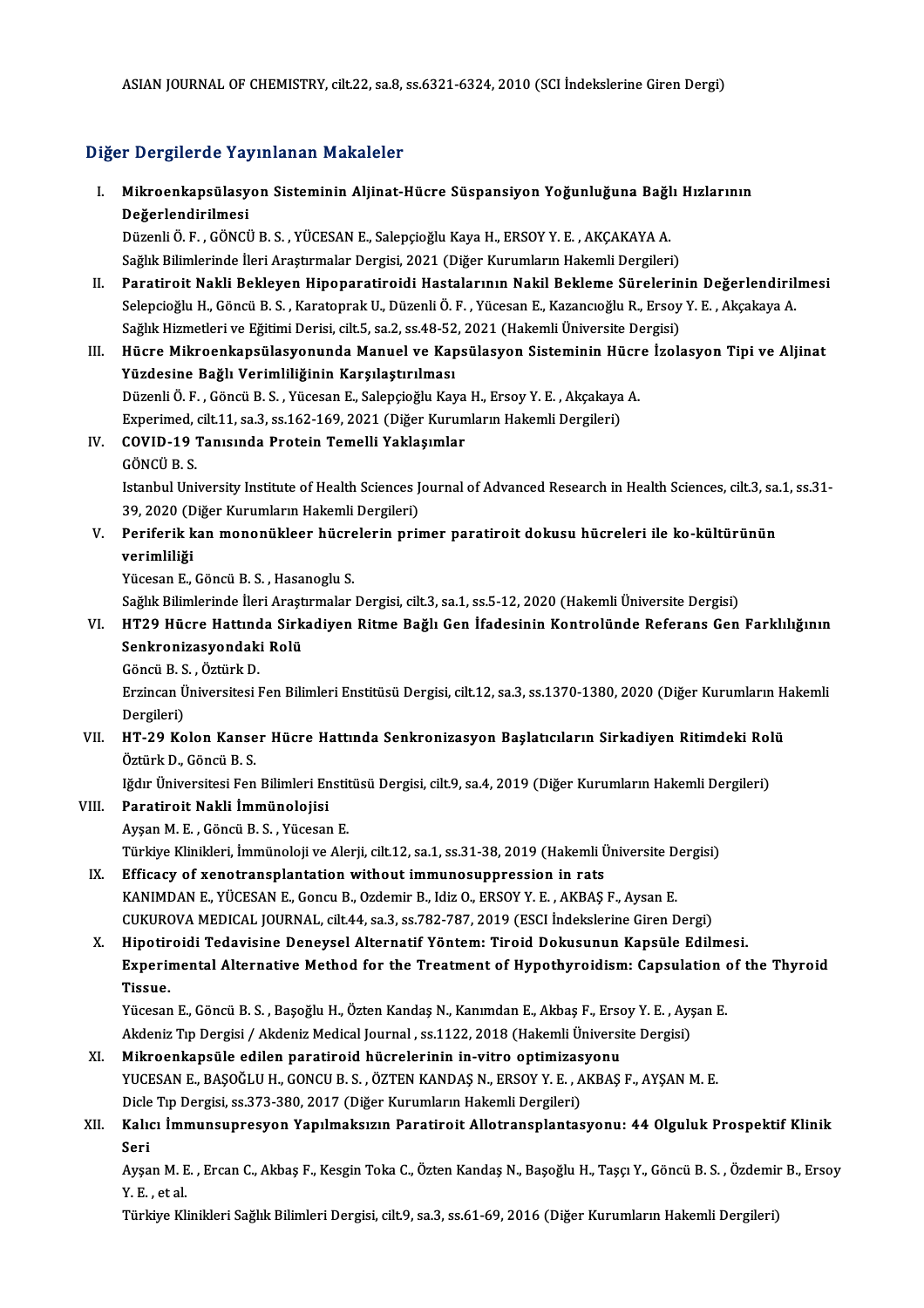### Kitap & Kitap Bölümleri

itap & Kitap Bölümleri<br>I. Organ-Organoid Kültürleri ve Güncel Yaklaşımlar<br> Göngü B S p & meap<br>Organ-Org<br>Göncü B. S.<br>Meleküler I Organ-Organoid Kültürleri ve Güncel Yaklaşımlar<br>Göncü B. S.<br>Moleküler Biyoloji Güncel Araştırma Teknikleri, Sinem Fırtına, Editör, Ema Tıp Kitabevi, Ankara, ss.199-222, 2022

Göncü B. S.<br>Moleküler Biyoloji Güncel Araştırma Teknikleri, Sinem Fırtına, Editör, Ema Tıp Kitabevi<br>II. Microencapsulation and its clinical applications by using different alginates<br>Cöncü B. S. Vücesen F Moleküler Biyoloji Günc<br>Microencapsulation<br>Göncü B. S. , Yücesan E.<br>Nane, and Misro Ensan

Microencapsulation and its clinical applications by using different alginates<br>Göncü B. S. , Yücesan E.<br>Nano- and Micro-Encapsulation Techniques and Applications, Prof. Nedal Abu-Thabit, Editör, IntechOpen, London,<br>99.1.1.2 Göncü B. S. , Y<br>Nano- and Mic<br>ss.1-12, 2021

# ss.1-12, 2021<br>Hakemli Kongre / Sempozyum Bildiri Kitaplarında Yer Alan Yayınlar

- akemli Kongre / Sempozyum Bildiri Kitaplarında Yer Alan Yayınlar<br>I. Housekeeping gene and protein expression changes in CCD1079Sk cell line during passages<br>Dürenli Ö.E. VÜCESAN E. CÖNCÜ B.S Mini Köngre 7 Somponyam Die<br>Housekeeping gene and protein ex<br>Düzenli Ö. F. , YÜCESAN E., GÖNCÜ B. S. Housekeeping gene and protein expression changes in CCD10<br>Düzenli Ö. F. , YÜCESAN E., GÖNCÜ B. S.<br>European Human Genetics Virtual Conference 2021, 28 Ağustos 2021<br>CCD 1079Sk Hügre Hattude Beferenc Cen Değişiminin Besai S Düzenli Ö. F. , YÜCESAN E., GÖNCÜ B. S.<br>European Human Genetics Virtual Conference 2021, 28 Ağustos 2021<br>II. CCD-1079Sk Hücre Hattında Referans Gen Değişiminin Pasaj Süresince Takibi<br>Düzenli Ö. F. , Yücesan E., Göncü B. S. European Human Genetics Virtual Contraction CCD-1079Sk Hücre Hattında Refer<br>Düzenli Ö. F. , Yücesan E., Göncü B. S.<br>O. Ulusel Meleküler Biyeleji ve Biyeta 9. Ulusal Moleküler Biyoloji ve Biyoteknoloji Kongresi, İstanbul, Türkiye, 19 - 20 Aralık 2020, ss.45-46
- III. organel patolojisi ile ilişkili trappopatiler: TRAPPC4, TRAPPC6B, TRAPPC9, TRAPPC11 genleri ile 9. Ulusal Moleküler Biyoloji ve Biyoteknoloji Kongresi, İstanan olan olguların klinik ve moleküler sonuçları<br>ilişkili olan olguların klinik ve moleküler sonuçları<br>ASLANGERA D. YÜCESAN E. GÖNCÜ B.S. YESLI G. organel patolojisi ile ilişkili trappopatiler: TRA<br>ilişkili olan olguların klinik ve moleküler sonuç<br>ASLANGER A. D. , YÜCESAN E., GÖNCÜ B. S. , YEŞİL G.<br>14 Ulusal Tıbbi Censtil: Konstesi "Uluslararsa Katılın ASLANGER A. D. , YÜCESAN E., GÖNCÜ B. S. , YEŞİL G.<br>14.Ulusal Tıbbi Genetik Kongresi "Uluslararası Katılımlı", Türkiye, 20 Kasım 2020, cilt.31 ASLANGER A. D. , YÜCESAN E., GÖNCÜ B. S. , YEŞİL G.<br>14.Ulusal Tıbbi Genetik Kongresi "Uluslararası Katılımlı", Türkiye, 20 Kasım 2020, cilt.31<br>IV. Identification and functional characterization of a novel homozygous mutati
- 14.Ulusal Tıbbi Genetik Kongresi "Uluslararası Katılımlı", Türkiye, 20 Kasım 2020, cilt.31<br>Identification and functional characterization of a novel homozygous mutation in KCNMA1 encoding<br>voltage and calcium sensitive pota Identification and functional characterization of a no<br>voltage and calcium sensitive potassium channel is as<br>disability, cerebellar and corticospinal tract atrophy<br><sup>Vijggggn E. Cëngji B. Aslanggn A. D. Özgjil C. Hasanoğlu </sup> voltage and calcium sensitive potassium channel is associated with dyskinesia, epilepsy, intellectual<br>disability, cerebellar and corticospinal tract atrophy<br>Yücesan E., Göncü B., Aslanger A. D. , Özgül C., Hasanoğlu S., Ye Conference of the European-Society-of-Human-Genetics (ESHG), 6 - 09 Eylül 2020, cilt.28, ss.204-205
- V. Otozomal resesif nörogelişimsel bozukluğun nedeni olarak bi-alelik NALCN varyantı Conference of the European-Society-of-Human-Genetics (ESHG), 6 - 09 Eylül 2020, cilt.28, ss.204-205<br>Otozomal resesif nörogelişimsel bozukluğun nedeni olarak bi-alelik NALCN varyantı<br>Süsgün S., Yücesan E., Göncü B. S. , Kın Otozomal resesif nörogelişimsel bozukluğun nedeni olarak bi-alelik |<br>Süsgün S., Yücesan E., Göncü B. S. , Kına Ü. Y. , Hasanoğlu S., Özgül C., Çalık M., Ö<br>"Uluslararası Katılımlı" 14. Ulusal Tıbbi Genetik Kongresi, 20 - 22 Süsgün S., Yücesan E., Göncü B. S. , Kına Ü. Y. , Hasanoğlu S., Özgül C., Çalık M., Özbek U., Uğur İşeri S. A.<br>"Uluslararası Katılımlı" 14. Ulusal Tıbbi Genetik Kongresi, 20 - 22 Kasım 2020<br>VI. PS-01: Zamana bağlı ever
- "Uluslararası Katılımlı" 14. Ulusal Tıbbi Genetik Kongresi, 20 22 Kasım 2020<br>PS-01: Zamana bağlı everolimus uygulamasının dişi ve erkek fareler<br>etkisi<br>Öztürk D., Göncü B. S. , Öztürk N., Pala Kara Z., Okyar A. PS-01: Zamana bağlı everolimus uygulamasının d<br>etkisi<br>Öztürk D., Göncü B.S. , Öztürk N., Pala Kara Z., Okyar A.<br>25. Ulucal Farmakalaji Kangresi, Avdın, Türkiye 2, 07.

25.UlusalFarmakolojiKongresi,Aydın,Türkiye,3 -07Kasım2019

Öztürk D., Göncü B. S. , Öztürk N., Pala Kara Z., Okyar A.<br>25. Ulusal Farmakoloji Kongresi, Aydın, Türkiye, 3 - 07 Kasım 2019<br>VII. Kalsiyum ve D Vitamini Metabolizmasında Görevli Transkripsiyon Faktörlerin Kültüre Edil 25. Ulusal Farmakoloji Kongresi, Aydın, Türkiye, 3 - 07 Kasım 2019<br>Kalsiyum ve D Vitamini Metabolizmasında Görevli Transkripsiyon Faktö<br>Paratiroit Dokularındaki Etkinliklerinin Paratiroit Nakil Sürecine Etkisi<br><sup>Vücccon E. </sup> Kalsiyum ve D Vitam<br>Paratiroit Dokuların<br>Yücesan E., Göncü B. S.<br>16 Ulucel Tıbbi Biyoloi Paratiroit Dokularındaki Etkinliklerinin Paratiroit Nakil Sürecine Etkisi<br>16. Ulusal Tıbbi Biyoloji ve Genetik Kongresi, Muğla, Türkiye, 27 - 30 Ekim 2019, ss.1

Yücesan E., Göncü B. S.<br>16. Ulusal Tıbbi Biyoloji ve Genetik Kongresi, Muğla, Türkiye, 27 - 30 Ekim 2019, ss.1<br>15. Alfa-L-Gluronik Asit İçeren Ultrasaf Aljinat Kullanılarak Mikroenkapsüle Edilen Paratiroit<br>15. Alfa-L-Gluro 16. Ulusal Tıbbi Biyoloji ve Genetik Kongr<br>Alfa-L-Gluronik Asit İçeren Ultrasaf .<br>Hücrelerinin Zenotransplantasyonu<br><sup>Vücccon E. Cöngü B. S</sup> Alfa-L-Gluronik Asit<br>Hücrelerinin Zenotra<br>Yücesan E., Göncü B. S.<br>20. Uluslaranası Katlım Hücrelerinin Zenotransplantasyonu<br>Yücesan E., Göncü B. S.<br>20. Uluslararası Katılımlı Ulusal Biyoteknoloji Kongresi, Ankara, Türkiye, 10 - 12 Ekim 2019, ss.105

- Yücesan E., Göncü B. S.<br>20. Uluslararası Katılımlı Ulusal Biyoteknoloji Kongresi, Ankara, Türkiye, 10 12 Ekim 2019, ss.105<br>18. A Comparative Study of Parathyroid Transport Solution and University of Wisconsin Solution: E 20. Uluslararası Katılımlı Ulusal Biyoteknoloji Kongresi, Ankara, Türkiye, 10 - 12 Ekim 2019, ss.105<br>A Comparative Study of Parathyroid Transport Solution and University of Wisconsin Solution: Effe<br>on Calcium-sensing Recep A Comparative Study of Parathyroid Transport Solution and Universi<br>on Calcium-sensing Receptor and Vitamin-D Receptor During Cold Ise<br>Göncü B., Yücesan E., Özdemir B., Akbaş F., Kazancıoglu R., Ayşan E., Ersoy Y. E.<br>Congre on Calcium-sensing Receptor and Vitamin-D Receptor During Cold Ischemia in Parathyroid Tissue<br>Göncü B., Yücesan E., Özdemir B., Akbaş F., Kazancıoglu R., Ayşan E., Ersoy Y. E.<br>Congress of the European Society for Organ Tra Danimarka, 15 - 18 Eylül 2019 Congress of the European Society for Organ Transplantation (ESOT), 19th Annual Meeting, Kober<br>Danimarka, 15 - 18 Eylül 2019<br>X. Minor histocompatibility antigen sp110: an evolutionary trace for parathyroid tissue<br>Côngi B. S
- Danimarka, 15 18 Eylül 2019<br>Minor histocompatibility antigen sp110: an evolutionary trace for parathyroid tiss<br>Göncü B. S. , Yücesan E., İdiz U. O. , Özdemir B., Akbaş F., Ayşan E., Ersoy Y. E. , Özten Kandaş N.<br>Congress Göncü B. S. , Yücesan E., İdiz U. O. , Özdemir B., Akbaş F., Ayşan E., Ersoy Y. E. , Özten Kandaş N.<br>Congress of the European Society for Organ Transplantation (ESOT), 19th Annual Meeting, Kobenhavn,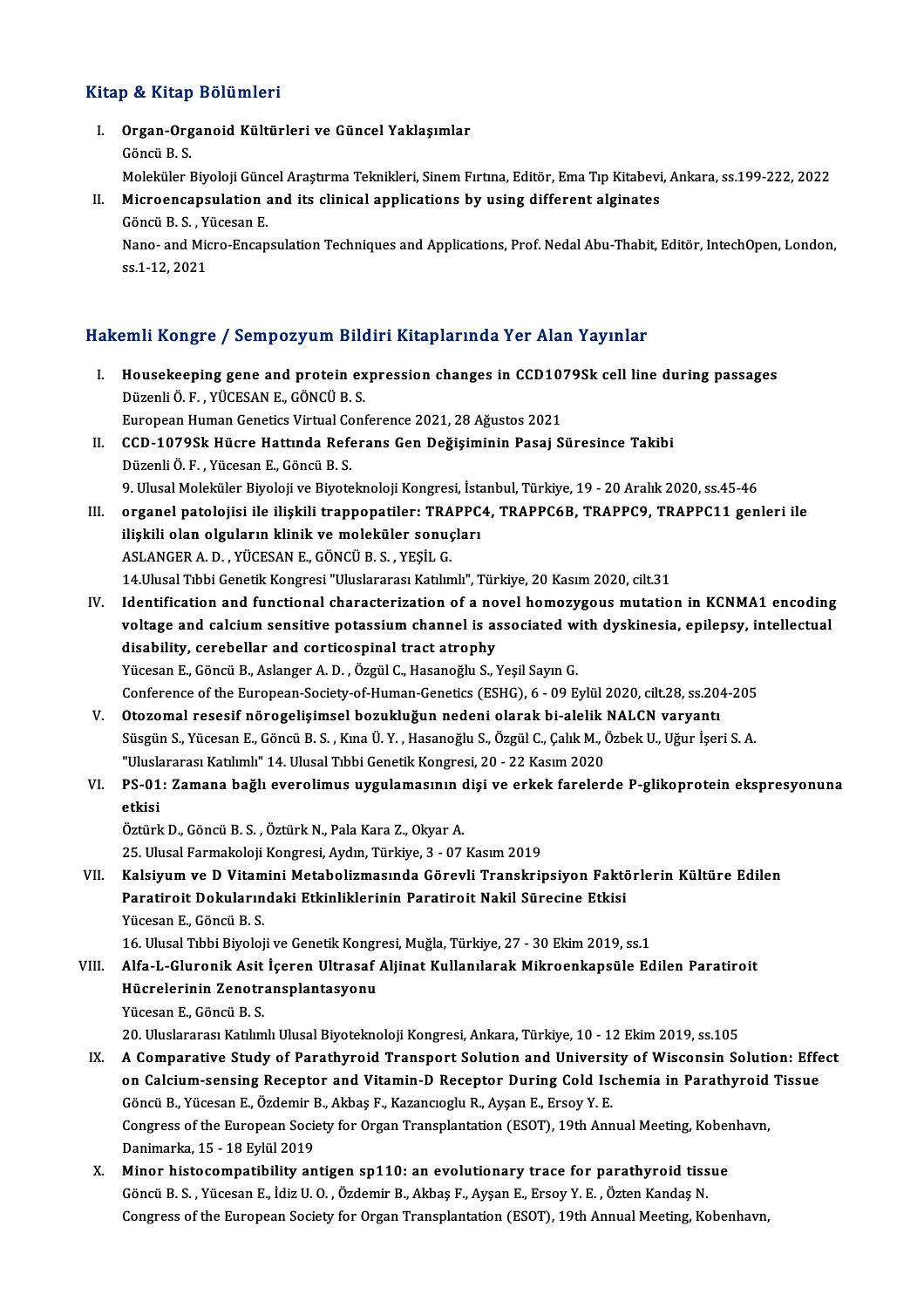Danimarka, 15 - 18 Eylül 2019, cilt.32, ss.353<br>HJ A slass II protein and mPNA synnessi

|        | Danimarka, 15 - 18 Eylül 2019, cilt.32, ss.353                                                                                                                               |
|--------|------------------------------------------------------------------------------------------------------------------------------------------------------------------------------|
| XI.    | HLA class II protein and mRNA expression profiles in cultured parathyroid tissues                                                                                            |
|        | Göncü B., Kandas N., Atasoy S., Ozdemir B., Yücesan E., Basoglu H., Akbaş F., Aysan E.                                                                                       |
|        | 51st Conference of the European-Society-of-Human-Genetics (ESHG) in conjunction with the European Meeting on                                                                 |
|        | Psychosocial Aspects of Genetics (EMPAG), Milan, İtalya, 16 - 19 Haziran 2018, cilt.27, ss.907-908                                                                           |
| XII.   | Sülforafanın İnsan Böbrek Kanser Hücre Hattında Apoptotik etkisi                                                                                                             |
|        | Gökay G., Göncü B. S., Atasoy S., Dağ A., Temel B.                                                                                                                           |
|        | II. Uluslararası Multidisipliner Akademik Çalışmalar Sempozyumu, İstanbul, Türkiye, 16 - 17 Kasım 2018, ss.197                                                               |
| XIII.  | Paratiroit Hücrelerinin Mükroenkapsülasyonu ve Nakil Yöntemi                                                                                                                 |
|        | Göncü B. S., Yücesan E., Başoğlu H., Ayşan E.                                                                                                                                |
|        | 10. Aziz Sancar DETAE Günleri, İstanbul, Türkiye, 29 - 30 Kasım 2018                                                                                                         |
| XIV.   | Paratiroit Hücrelerinin Mikroenkapsülasyonu ve Nakil Yöntemi                                                                                                                 |
|        | Göncü B. S., Yücesan E., Başoğlu H., Ayşan E.                                                                                                                                |
|        | 10. Aziz Sancar DETAE Günleri, İstanbul, Türkiye, 29 - 30 Kasım 2018, ss.1                                                                                                   |
| XV.    | Kadavra Vericiden Alınan Taze Dokunun İmmunsupresyonsuz Paratiroit Allotransplantasyonu: 3                                                                                   |
|        | Yıllık Takibi                                                                                                                                                                |
|        | Kanımdan E., Göncü B. S., Özdemir B., Yücesan E., Ayşan E.                                                                                                                   |
|        | X. Aziz Sancar DETAE Günleri, İstanbul, Türkiye, 29 - 30 Kasım 2018, ss.1                                                                                                    |
| XVI.   | Kriyopreserve Edilen Paratiroid Hücrelerinin Ototransplantasyonu                                                                                                             |
|        | İdiz U.O., Ayşan E., Yücesan E., Göncü B.S., Özdemir B.                                                                                                                      |
|        | 17. Medikal Cerrahi Endokrinolojisi Mezuniyet Sonrası Eğitim Kursu, Antalya, Türkiye, 1 - 04 Kasım 2018                                                                      |
| XVII.  | Paratiroit Allo Naklinde İmmünolojik Değerlendirme Testlerinin Önemi Var Mı?                                                                                                 |
|        | Göncü B. S., Kesgin Toka C., Özdemir B., Kanımdan E., Yücesan E., Ayşan E.                                                                                                   |
|        | Transplantasyon '18. Türkiye Organ Nakli Kuruluşları Koordinasyon Derneği XII. Kongresi, Trabzon, Türkiye, 18 -                                                              |
|        | 21 Ekim 2018, ss 1                                                                                                                                                           |
| XVIII. | HLA class II protein and mRNA expression profiles in cultured parathyroid tissues                                                                                            |
|        | Göncü B. S., ÖZTEN KANDAŞ N., Özdemir B., YÜCESAN E., BAŞOĞLU H., AKBAŞ F., Ayşan E.                                                                                         |
|        | European Human Genetics Conference, 16 - 19 Haziran 2018                                                                                                                     |
| XIX.   | Comparison of The Efficacy of Low Level Laser Therapy and Photodynamic Theraphy on Oral                                                                                      |
|        | <b>Mucositis in Rats</b>                                                                                                                                                     |
|        | Bayer Alınca S., Sağlam E., Özten Kandaş N., Okçu O., Yılmaz N., Göncü B. S., Doğan M. A.                                                                                    |
|        | 12th IAOMS-ACBID Joint Congress, Antalya, Türkiye, 9 - 13 Mayıs 2018, ss.98<br>Paratiroit Hücre İzolasyonunda Enzimatik ve Mekanik İzolasyon Yöntemlerinin Karşılaştırılması |
| XX.    |                                                                                                                                                                              |
|        | Kasan K., Karatoprak U., Göncü B. S., Yücesan E., Ayşan E.<br>1. Sağlık Bilimleri ve Yaşam Kongresi, Burdur, Türkiye, 2 - 05 Mayıs 2018, ss.1                                |
|        | Paratiroit Hücre Naklinde Serum Fizyolojik ve Alıcının Kan Serumu Verimliliğinin İn Vitro                                                                                    |
| XXI.   | Karşılaştırılması                                                                                                                                                            |
|        | Karatoprak U., Kasan K., Göncü B. S., Yücesan E., Ayşan E.                                                                                                                   |
|        | 1. Sağlık Bilimleri ve Yaşam Kongresi, Burdur, Türkiye, 2 - 05 Mayıs 2018, ss.1                                                                                              |
| XXII.  | Bezmialem Taşıma Solüsyonu'nun Soğuk İskemi Süresince Verimliliğinin Paratiroit Hücreleri                                                                                    |
|        | Incelenerek Belirlenmesi                                                                                                                                                     |
|        | Göncü B. S., Yücesan E., Özdemir B., Kesgin Toka C., Başoğlu H., Özten Kandaş N., Akbaş F., Ayşan E.                                                                         |
|        | 19. Uluslararası Katılımlı Ulusal Biyoteknoloji Kongresi, Eskişehir, Türkiye, 1 - 03 Aralık 2017                                                                             |
| XXIII. | Paratiroit Hücrelerinin İn Vitro Mikroenkapsülasyonu                                                                                                                         |
|        | GONCU B. S., YUCESAN E., HÜSEYİNBAŞ Ö., BAŞOĞLU H., ÖZTEN KANDAŞ N., AKBAŞ F., AYŞAN M. E.                                                                                   |
|        | 19. Uluslararası Katılımlı Ulusal Biyoteknoloji Kongresi, Eskişehir, Türkiye, 1 - 03 Aralık 2017                                                                             |
| XXIV.  | Ameliyat sonrası gelişen peritoneal yapışıklığın önlenmesinde sodyum aljinat ve saf aljinat                                                                                  |
|        | etkinliğinin enflamasyon açısından incelenmesi                                                                                                                               |
|        | Göncü B. S., Yığman S., Başoğlu H., Yücesan E., Özten Kandaş N., Akbaş F., Ayşan M. E.                                                                                       |
|        | 15. Ulusal Tıbbi Biyoloji ve Genetik Kongresi, Muğla, Türkiye, 26 - 29 Ekim 2017, ss.143                                                                                     |
| XXV.   | Diz osteoartritlerinde sitokinlerin rollerinin belirlenmesi ve aday biyobelirteç araştırılması                                                                               |
|        |                                                                                                                                                                              |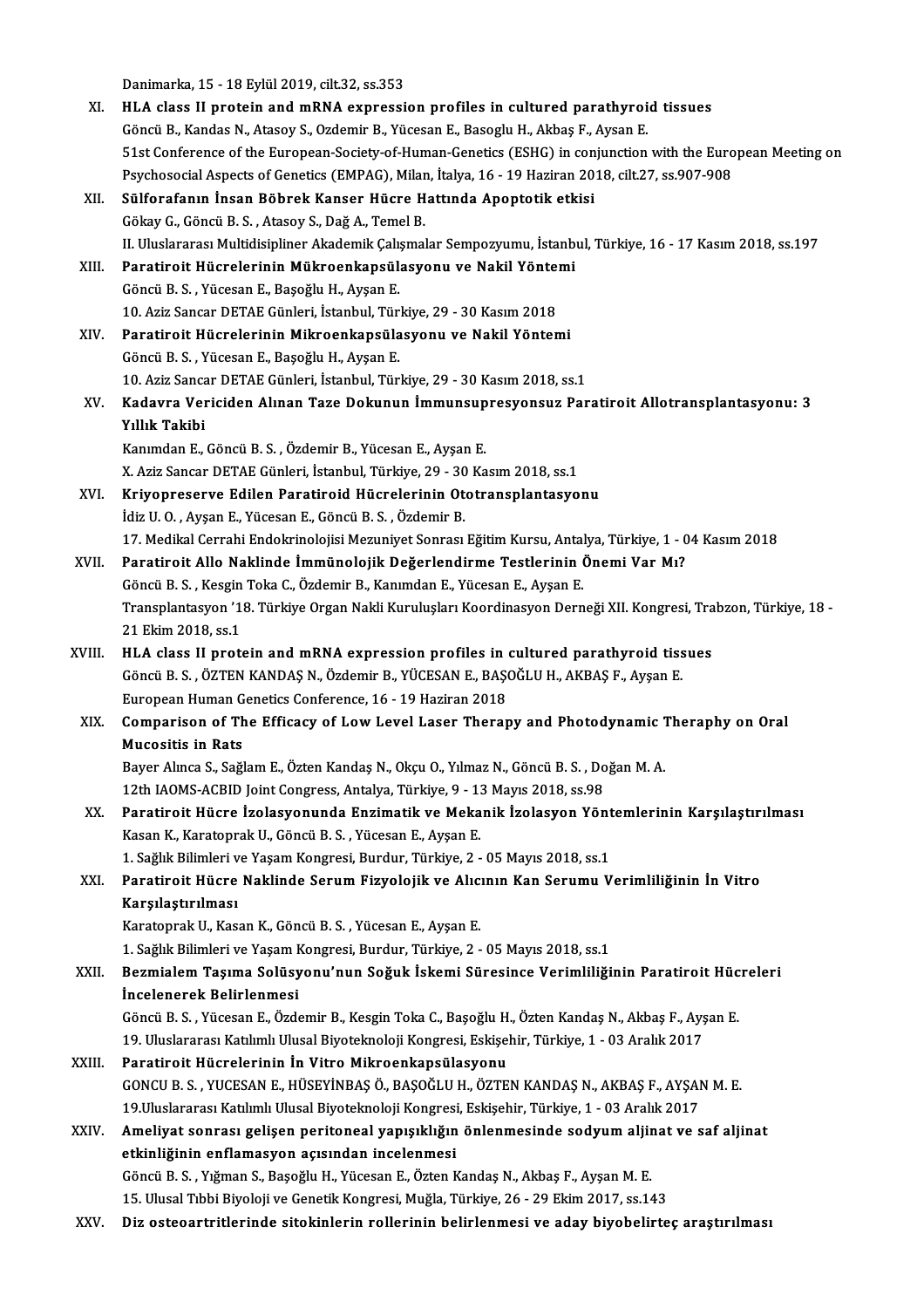|               | Atasoy S., Göncü B. S., Gürkan V.                                                                                    |
|---------------|----------------------------------------------------------------------------------------------------------------------|
|               | XV. ULUSAL TIBBİ BİYOLOJİ VE GENETİK KONGRESİ, Muğla, Türkiye, 26 - 29 Ekim 2017, ss.130-131                         |
| XXVI.         | Prostat Kanseri Hastalarında Kan ve İdrar Örneklerinde MikroRNA Düzeylerinin Karşılaştırılması                       |
|               | Hasanoglu S., Göncü B. S., Yücesan E., Kayalı Y., Özten Kandaş N.                                                    |
|               | 6. Ulusal Moleküler Biyoloji ve Biyoteknoloji Kongresi, Adana, Türkiye, 5 - 07 Ekim 2017, ss.93                      |
| XXVII.        | NEW TRANSPORT SOLUTION FOR PARATHYROIDALLOTRANSPLANTATION (FR) (NFR)                                                 |
|               | Goncu B. S., Ozdemır B., Başoğlu H., Özten Kandaş N., Akbaş F., Keskin Toka C., Yucesan E., Kazancıoğlu R., Ayşan M. |
|               | Ε.                                                                                                                   |
|               | 18th Congress of theEuropean Society for Organ Transplantation, Barcelona, İspanya, 24 - 27 Eylül 2017, ss.396-      |
|               | 397                                                                                                                  |
| <b>XXVIII</b> | Parathyroid Allotransplantation From Cadaveric Donor: Case Study                                                     |
|               | Göncü B. S., Kesgin Toka C., Özdemir B., Taşçı Y., Yücesan E., Kazancıoğlu R., Ayşan E.                              |
|               | Congress of the European Society for Organ Transplantation (ESOT), 18th Annual Meeting, Barcelona, İspanya, 24       |
|               | - 27 Eylül 2017, cilt 30, ss 377                                                                                     |
| XXIX.         | Magnetic nanoparticle mediated gene transfer to induce apoptosis in cancer cells                                     |
|               | Basoglu H., GONCU B., AKKAS F.                                                                                       |
|               | 19th IUPAB Congress / 11th EBSA Congress, Edinburgh, Saint Helena, 16 - 20 Temmuz 2017, cilt.46                      |
| XXX.          | Yanlış Katlanmayla Ölüm: Prion Hastalıkları                                                                          |
|               | Göncü B. S., Erol A.                                                                                                 |
|               | 13. Ulusal Biyoloji Öğrenci Kongresi, İzmir, Türkiye, 20 - 23 Eylül 2006, ss.50                                      |
| XXXI.         | Glycina mas (Soya) Doku Kültürlerine, Farklı Miktarda Uygulanan ve Sitokin Hormonlarının                             |
|               | Rejenerasyona Olan Etkisi                                                                                            |
|               | Erol A., Göncü B. S.                                                                                                 |
|               | 13. Ulusal Biyoloji Öğrenci Kongresi, İzmir, Türkiye, 20 - 23 Eylül 2006, ss.49                                      |
| XXXII.        | Zar Lipitlerinin Anormal birikmesi Sonucu Olan Kalıtsal İnsan Hastalıkları                                           |
|               | Erol A., Göncü B. S.                                                                                                 |
|               | 13. Ulusal Biyoloji Öğrenci Kongresi, İzmir, Türkiye, 20 - 23 Eylül 2006, ss 48                                      |
|               |                                                                                                                      |

## Desteklenen Projeler

Desteklenen Projeler<br>Süsgün S., Akbaş F., Göncü B. S. , Yükseköğretim Kurumları Destekli Proje, Otoimmün İnflamatuvar bir Hastalık Olan<br>Hashimata Tiroidi isin In vive Hayyan Madeli Olyaturulması, 2020, 2021 Bustumunun 1 1 9 julut<br>Süsgün S., Akbaş F., Göncü B. S. , Yükseköğretim Kurumları Destekli Proje,<br>Hashimoto Tiroidi için In vivo Hayvan Modeli Oluşturulması, 2020 - 2021<br>Vüsssan E. Häun İsari S. A., Gönsü B., Süssün S., Ku Hashimoto Tiroidi için In vivo Hayvan Modeli Oluşturulması, 2020 - 2021<br>Yücesan E., Uğur İşeri S. A. , Göncü B., Süsgün S., Kına Ü. Y. , Hasanoğlu S., Özgül C., Yükseköğretim Kurumları Destekli

Hashimoto Tiroidi için In vivo Hayvan Modeli Oluşturulması, 2020 - 2021<br>Yücesan E., Uğur İşeri S. A. , Göncü B., Süsgün S., Kına Ü. Y. , Hasanoğlu S., Özgül C., Yükseköğretim Kurumları Destekl<br>Proje, Motor Mental Gelişme G Yücesan E., Uğur İşeri S. A. , Göncü B., Süsgün S.<br>Proje, Motor Mental Gelişme Geriliği ile İlişkili N<br>Olarak In Vitro Karakterizasyonu, 2020 - 2021<br>Göncü B. S., Aslansor A. D., Vüsesan E. Yesil Sa Proje, Motor Mental Gelişme Geriliği ile İlişkili NALCN Genindeki Çerçeve Kayması Varyasyonunun Elektrofizyolojik<br>Olarak In Vitro Karakterizasyonu, 2020 - 2021<br>Göncü B. S. , Aslanger A. D. , Yücesan E., Yeşil Sayın G., Yük

Olarak In Vitro Karakterizasyonu, 2020 - 2021<br>Göncü B. S. , Aslanger A. D. , Yücesan E., Yeşil Sayın G., Yükseköğretim Kurumları Destekli Proje, TRAPPopati ilişkili novel<br>bir varyantın fonksiyonel karakterizasyonu, 2019 - Göncü B. S. , Aslanger A. D. , Yücesan E., Yeşil Sayın G., Yükseköğretim Kurumları Destekli Proje, TRAPPopati ilişkili novel<br>bir varyantın fonksiyonel karakterizasyonu, 2019 - 2021<br>Dağ A., Göncü B. S. , TÜBİTAK Projesi, He

bir varyantın fonksiyonel karakterizasy<br>Dağ A., Göncü B. S. , TÜBİTAK Projesi, F<br>Teranöstik Uygulamaları, 2018 - 2021<br>Pağ A. Göncü B. S. Demirel C. TÜBİTA Dağ A., Göncü B. S. , TÜBİTAK Projesi, Hedefli Manyetik/Upconversion Lüminesans Biyonanoprobların Hazırlanması<br>Teranöstik Uygulamaları, 2018 - 2021<br>Dağ A., Göncü B. S. , Demirel G., TÜBİTAK Projesi, Çok Fonksiyonlu Fototer

Teranöstik Uygulamaları, 2018 - 2021<br>Dağ A., Göncü B. S. , Demirel G., TÜBİTAK Projesi, Çok Fonksiyonlu Fototerapötik Na<br>Meme Kanseri Tedavisi Üzerindeki Etkinliklerinin in vitro İncelenmesi, 2018 - 2021<br>Yüzesan E. Göncü B Dağ A., Göncü B. S. , Demirel G., TÜBİTAK Projesi, Çok Fonksiyonlu Fototerapötik Nanoparçacıkların Geliştirilmesi ve<br>Meme Kanseri Tedavisi Üzerindeki Etkinliklerinin in vitro İncelenmesi, 2018 - 2021<br>Yücesan E., Göncü B. S

Meme Kanseri Tedavisi Üzerindeki Etkinliklerinin in vitro İncelenmesi, 2018 - 2021<br>Yücesan E., Göncü B. S. , Gelmez M. Y. , Yükseköğretim Kurumları Destekli Proje, Paratiroid Dokusundan Elde Edilen<br>Oksifil Ve Esas Hücreler Yücesan E., Göncü B. S. , Gelmez M. Y. , Yükseköğretim Kurumları Destekli Proje, Paratiroid Dokusundan Elde Edilen<br>Oksifil Ve Esas Hücrelerin Kalsiyum Algılayıcı Reseptör Ve Vitamin D Yüzey Reseptörleri Açısından İncelenme Oksifil Ve Esas Hücrelerin Kalsiyum Algılayıcı Reseptör Ve Vitamin D Yüzey Reseptörleri Açısından İncelenmesi , 20<br>2021<br>Göncü B. S. , Aslanger A. D. , Yücesan E., Yeşil Sayın G., Yükseköğretim Kurumları Destekli Proje, Nad

2021<br>Göncü B. S. , Aslanger A. D. , Yücesan E., Yeşil Sayın G., Yükseköğretim Kurumları Destekli Proje, Nadir bir nörolojik<br>hastalıkla ile ilişkili TRAPPC12 geninde daha önce tanımlanmamış bialellik Phe227Val değişiminin h Göncü B. S. , Aslanger A. D.<br>hastalıkla ile ilişkili TRAPP<br>araştırılması, 2019 - 2020<br><sup>Yügoson E.</sup> Yesil C. GÖNCÜ hastalıkla ile ilişkili TRAPPC12 geninde daha önce tanımlanmamış bialellik Phe227Val değişiminin hastalık yapıcı etkisir<br>araştırılması, 2019 - 2020<br>Yücesan E., Yeşil G., GÖNCÜ B. S. , Yükseköğretim Kurumları Destekli Proje

araştırılması, 2019 - 2020<br>Yücesan E., Yeşil G., GÖNCÜ B. S. , Yükseköğretim Kurumları Destekli Proje, Nadir nörolojik hastalıklarla ile ilişkili aday<br>genlerden KCNMA1 ve CACNA1H'deki varyantların patch-clamp yöntemi ile f Yücesan E., Yeşil G., GÖNCÜ B.S., Yükseköğretim Kurumları Destekli Proje, Nadir nörolojik hastalıklarla ile ilişkili aday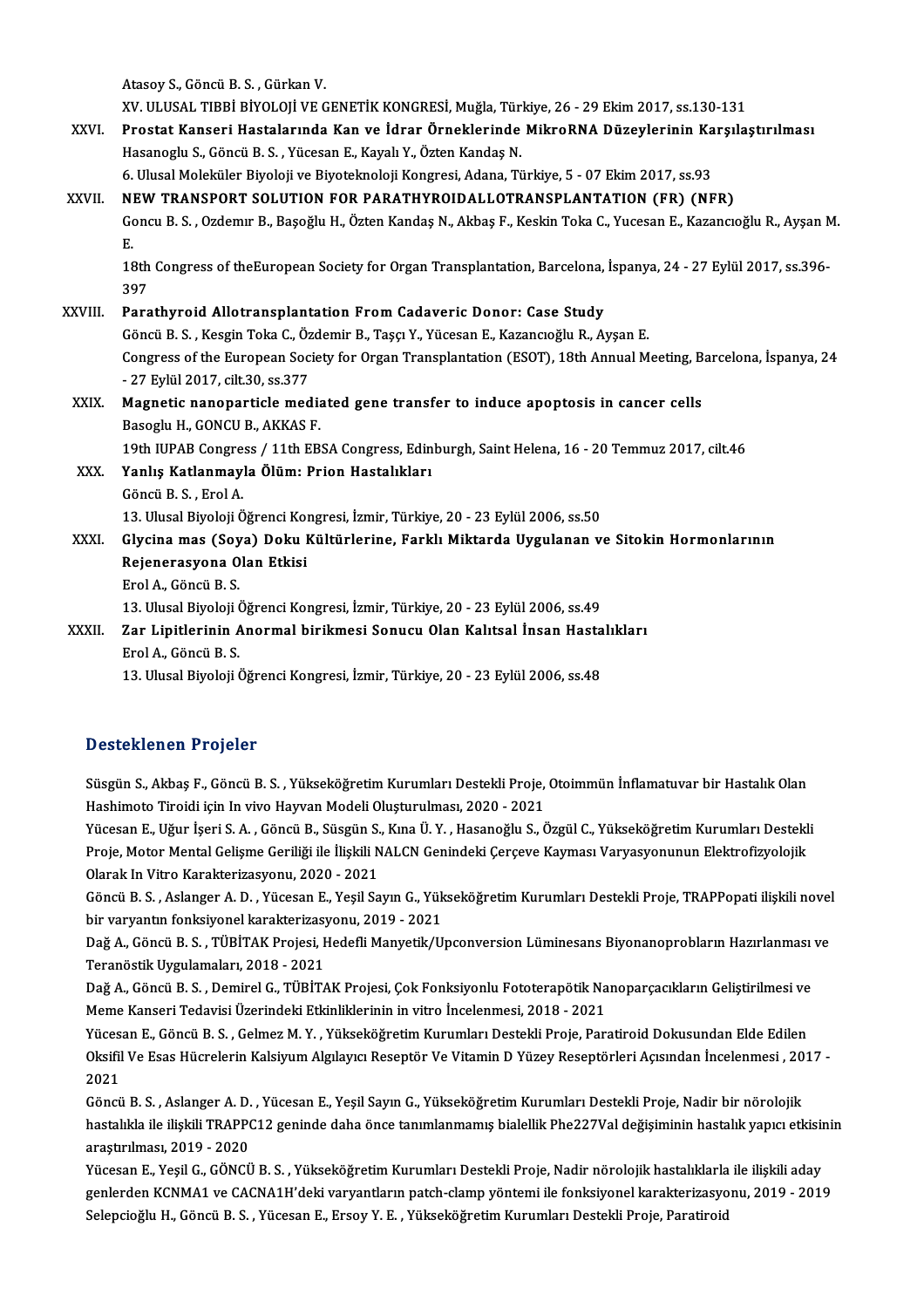AlotransplantasyonuBaşarısında SerumAnti-CASRAntikorDüzeylerininEtkinliği,2018 -2019

GöncüB.S. ,YücesanE.,YükseköğretimKurumlarıDestekliProje,SoğukİskemiSüresinceUygulananUWveBAVU Allotransplantasyonu Başarısında Serum Anti-CASR Antikor Düzeylerinin Etkinliği, 2018 - 2019<br>Göncü B. S. , Yücesan E., Yükseköğretim Kurumları Destekli Proje, Soğuk İskemi Süresince Uygulanan UW ve BAVU<br>Solüsyonunun Parati Göncü B. S. , )<br>Solüsyonunu<br>2017 - 2019<br>Ersey V. E. , V Solüsyonunun Paratiroit Hücre Canlılığı, PTH Üretimi ve Kalsiyum-algılayıcı-reseptör Üzerine Etkisinin Karşılaştırılması,<br>2017 - 2019<br>Ersoy Y. E. , Yücesan E., Göncü B. S. , Ayşan M. E. , Yükseköğretim Kurumları Destekli P

2017 - 2019<br>Ersoy Y. E. , Yücesan E., Göncü B. S. ,<br>Allotransplantasyonu, 2018 - 2018<br>Cöncü B. Yüsesan E. Yükseköğretin Ersoy Y. E. , Yücesan E., Göncü B. S. , Ayşan M. E. , Yükseköğretim Kurumları Destekli Proje, İntravenöz Yolla Paratiro<br>Allotransplantasyonu, 2018 - 2018<br>Göncü B., Yücesan E., Yükseköğretim Kurumları Destekli Proje, Pure A

Allotransplantasyonu, 2018 - 2018<br>Göncü B., Yücesan E., Yükseköğretim Kurumları Destekli Proje, Pure Alginat ile Oluşturulan Mikroenkapsülasyon i<br>İntraabdonminal Yolla Paratiroit Hücre Nakli: Kalıcı Hipoparatiroidinin Teda Göncü B., Yücesan E., Yükseköğretim Kurumları Destekli Proje, Pure Alginat ile Oluşturulan Mikroenkapsülasyon<br>İntraabdonminal Yolla Paratiroit Hücre Nakli: Kalıcı Hipoparatiroidinin Tedavisinde Yeni Bir Teknik, 2016 - 2018 İntraabdonminal Yolla Paratiroit Hücre Nakli: Kalıcı Hipoparatiroidinin Tedavisinde Yeni Bir Teknik, 2016 - 2018<br>Öztürk D., Göncü B., Yükseköğretim Kurumları Destekli Proje, Everolimusun uygulama zamanına bağlı olarak ilaç Öztürk D., Göncü B., Yükseköğretim Kurumları Destekli Proje, Everolimusun uygulama zamanına bağlı olarak ilaç<br>direncine etkisinin kanser hücresinde (Caco-2) P-glikoprotein üzerinden incelenmesi, 2016 - 2018<br>Göncü B., Aysan

direncine etkisinin kanser hücresinde (Caco-2) P-glikoprotein üzerinden incelenmesi, 2016 - 2018<br>Göncü B., Aysan M. E. , Ozten Kandas N., Akbaş F., Yükseköğretim Kurumları Destekli Proje, Sağlıklı, Hiperplazil<br>Adenomatöz P Göncü B., Aysan M. E. , Ozten K<br>Adenomatöz Paratiroid Dokul:<br>Karşılaştırılması, 2016 - 2018<br>Hasanoslu S. Gönsü B. S. Atas Adenomatöz Paratiroid Dokularında HLA Sınıf I Ve Sınıf II Antijenlerinin Ekspresyon ve Protein Miktarlarının<br>Karşılaştırılması, 2016 - 2018<br>Hasanoglu S., Göncü B. S. , Atasoy S., Yücesan E., Özten Kandaş N., Yükseköğretim

Karşılaştırılması, 2016 - 2018<br>Hasanoglu S., Göncü B. S. , Atasoy S., Yücesan E., Özten Kandaş N., Yükseköğretim Ku<br>Kanserinde İdrarda Biyomarker Olarak MikroRNA'ların Araştırılması, 2015 - 2018<br>Cöngü B. Avsan M. E., Östen Hasanoglu S., Göncü B. S. , Atasoy S., Yücesan E., Özten Kandaş N., Yükseköğretim Kurumları Destekli Proje, Prostat<br>Kanserinde İdrarda Biyomarker Olarak MikroRNA'ların Araştırılması, 2015 - 2018<br>Göncü B., Aysan M. E. , Özt

Kanserinde İdrarda Biyomarker Olarak MikroRNA'ların Araştırılması, 2015 - 2018<br>Göncü B., Aysan M. E. , Özten Kandas N., Yükseköğretim Kurumları Destekli Proje, Sağlıklı, Hiperplazik Ve Adenomatöz<br>Paratiroid Dokularında Sp1 Göncü B., Aysan M. E. , Özten Kandas N., Yükseköğretim Kurumları Destekli Proje, Sağlıklı, Hiperplazik Ve Adenomatöz<br>Paratiroid Dokularında Sp110 Miha Antijeninin Etkinliğinin Araştırılması, 2016 - 2017<br>Özten Kandaş N., Se

Paratiroid Dokularında Sp110 Miha A<br>Özten Kandaş N., Sevgi E., Kızılarslan |<br>etkilerinin belirlenmesi, 2016 - 2017<br><sup>Vüqqqqn E.</sup> Göngü B. Basoğlu H. Alth Özten Kandaş N., Sevgi E., Kızılarslan Hançer Ç., TÜBİTAK Projesi, Türkiye'de bulunan bazı liken türlerinin antiproli<br>etkilerinin belirlenmesi, 2016 - 2017<br>Yücesan E., Göncü B., Başoğlu H., Akbaş F., Özten Kandas N., Aysan

etkilerinin belirlenmesi, 2016 - 2017<br>Yücesan E., Göncü B., Başoğlu H., Akbaş F., Özten Kandas N., Aysan M. E. , Yükseköğretim Kurumları Destekli Proje,<br>Mikroenkapsülasyon Yöntemi İle Hücre Transplantasyon İn vitro Çalışma

### Bilimsel KuruluşlardakiÜyelikler / Görevler

Bilimsel Kuruluşlardaki Üyelikler / Görevler<br>Middle East Society for Organ Transplantation, Üye, 2021 - Devam Ediyor , Türkiye<br>Transplantasyon İmmünalejisi ve Canatiği Derneği (TİCED), Üye, 2020, Devam Edi Dirinibor isar arayıar aları oy orinibi 7 dörevler<br>Middle East Society for Organ Transplantation, Üye, 2021 - Devam Ediyor , Türkiye<br>Transplantasyon İmmünolojisi ve Genetiği Derneği (TİGED), Üye, 2020 - Devam Ediyor , Türk Middle East Society for Organ Transplantation, Üye, 2021 - Devam Ediyor , Tür<br>Transplantasyon İmmünolojisi ve Genetiği Derneği (TİGED), Üye, 2020 - Devar<br>European Society of Organ Transplantation, Üye, 2017 - Devam Ediyor Transplantasyon İmmünolojisi ve Genetiği Derneği (TİGED)<br>European Society of Organ Transplantation, Üye, 2017 - De<br>Biyoteknoloji Derneği, Üye, 2017 - Devam Ediyor , Türkiye Biyoteknoloji Derneği, Üye, 2017 - Devam Ediyor , Türkiye<br>Bilimsel Hakemlikler

Bilimsel Hakemlikler<br>BIOPRESERVATION AND BIOBANKING, SCI-E Kapsamındaki Dergi, Temmuz 2021<br>BIOPRESERVATION AND BIOBANKING, SCI E Kapsamındaki Dergi, Mayıs 2021 BIOPRESERVATION AND BIOBANKING, SCI-E Kapsamındaki Dergi, Temmuz 202<br>BIOPRESERVATION AND BIOBANKING, SCI-E Kapsamındaki Dergi, Mayıs 2021<br>BIOPRESERVATION AND BIOBANKING, SCI-E Kapsamındaki Dergi, Mayıs 2020 BIOPRESERVATION AND BIOBANKING, SCI-E Kapsamındaki Dergi, Temmuz 202<br>BIOPRESERVATION AND BIOBANKING, SCI-E Kapsamındaki Dergi, Mayıs 2021<br>BIOPRESERVATION AND BIOBANKING, SCI Kapsamındaki Dergi, Temmuz 2020

# BIOPRESERVATION AND BIOBANKING, SCI Kapsamindar<br>Kongre ve Sempozyum Katılımı Faaliyetleri

Kongre ve Sempozyum Katılımı Faaliyetleri<br>IMUGEN'21, Davetli Konuşmacı, İstanbul, Türkiye, 2021<br><sup>9. Dünye Nadir Hestalikler Cünü, Davetli Konusmacı, İsta</sup> 1MUGEN'21, Davetli Konuşmacı, İstanbul, Türkiye, 2021<br>8. Dünya Nadir Hastalıklar Günü, Davetli Konuşmacı, İstanbul, Türkiye, 2020

## Atıflar

ToplamAtıf Sayısı (WOS):66 h-indeksi (WOS):5

## Ödüller